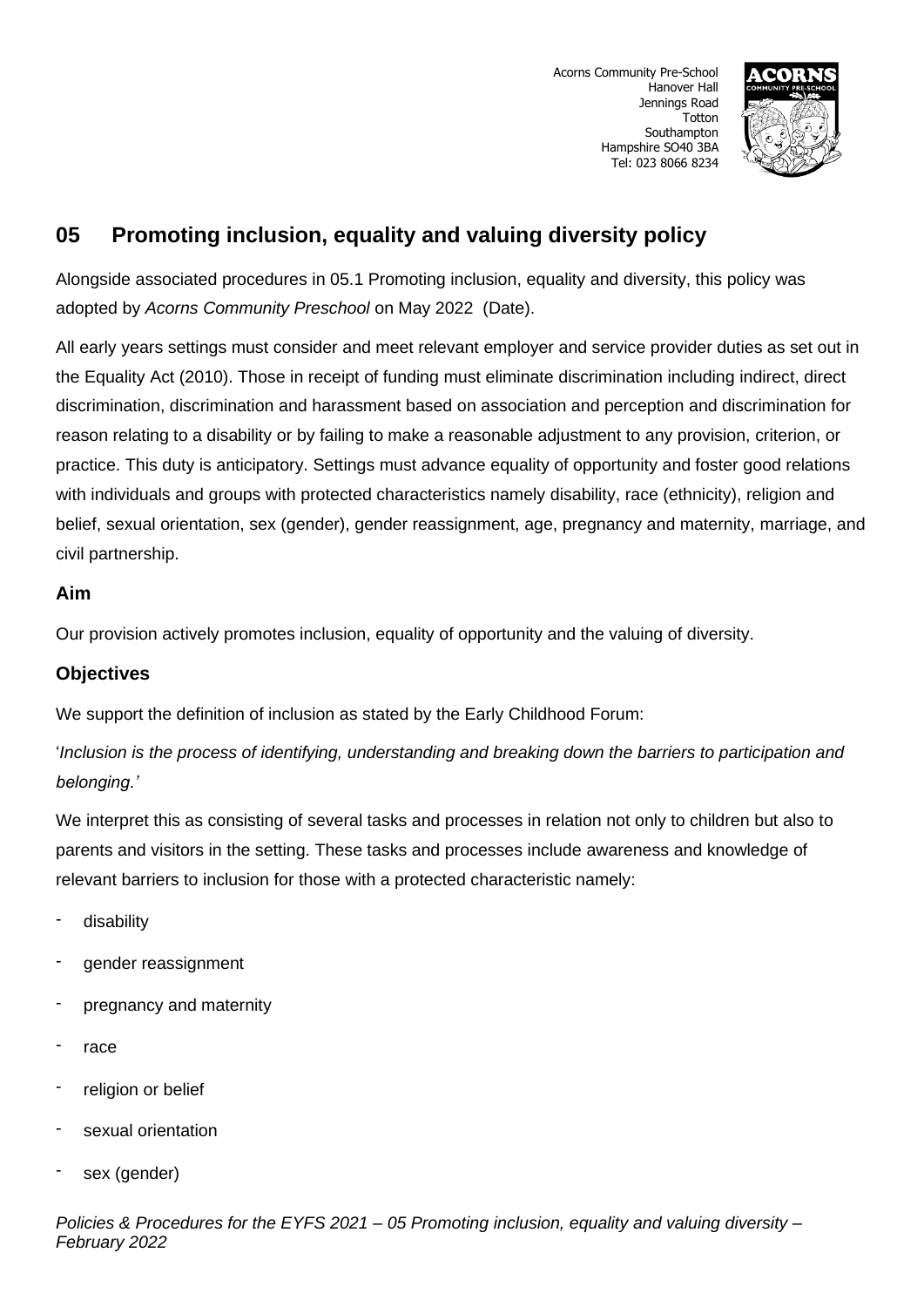- age
- marriage or civil partnership (in relation to employment)

This includes unlawful behaviour towards people with protected characteristics. Unlawful behaviour being direct discrimination, indirect discrimination, associative discrimination, discrimination by perception, harassment, and victimisation (in addition, we are aware of the inequality that users facing socio-economic disadvantaged may also encounter). We will not tolerate behaviour from an adult which demonstrates dislike and prejudice towards groups and individuals living outside the UK (xenophobia). This also applies to the same behaviour towards specific groups of people and individuals who are British Citizens residing in the UK.

We promote understanding of discrimination - through training and staff development - the causes and effects of discrimination on both adults and children and the long- term impact of discrimination; the need to protect children from discrimination and ensure that childcare practice is both accessible and inclusive; the need for relevant support to allow children to develop into confident adults with a strong positive selfidentity.

- Developing practice that includes:
	- Developing an environment which reflects the 'kaleidoscope' of factors that can provide settings with a myriad of influences and ideas for exploring and celebrating difference.
	- Ensuring that barriers to inclusion are identified and removed or minimised wherever possible; for example, we complete 01.1b Access audit form.
	- Understanding, supporting and promoting the importance of identity for all children and recognising that this comprises multiple facets which are shaped by a 'kaleidoscope' of factors including British values, 'race'\ethnicity and culture, gender, difference of ability, social class, language, religion and belief, and family form and lifestyle, which combine uniquely in the identity of each individual; for example, we welcome and promote bi/multi-lingualism and the use of alternative communication formats such as sign language, and we promote gender equality while at the same time recognising the differences in play preferences and developmental timetables of girls and boys.
	- Recognising that this 'kaleidoscope' also reflects negative images which may be internalised and negatively affect the development of self-concept, self-esteem, and confidence.
	- Promoting a welcoming atmosphere that genuinely appreciate British values, different cultural and personal perspectives, without stereotyping and prejudicing cultures and traditions on raising children, by always involving parents.
	- Promoting community cohesion and creating an environment that pre-empts acts of discrimination so that they do not arise.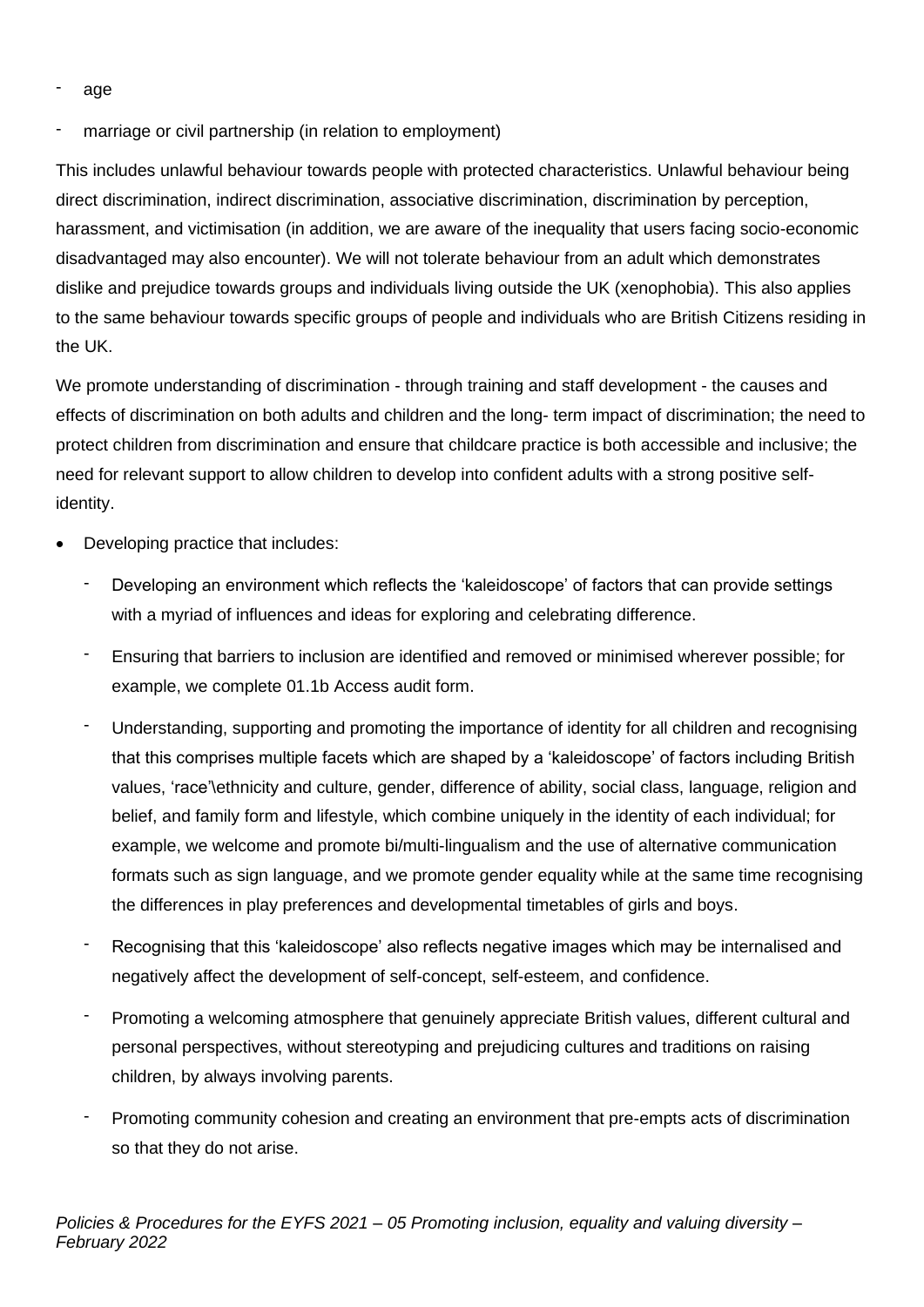- Recruitment of staff to reflect cultural and language diversity, disabled staff, and staff of both genders.
- Addressing discrimination as it occurs from children in a sensitive, age-appropriate manner to ensure that everyone involved understands the situation and are offered reassurance and support to achieve resolution.
- Challenging discriminatory behaviour from parents, staff or outside agencies or individuals that affect the well-being of children and the early years community.
- Creating an ethos within which staff work confidently within a culturally complex environment; learning when to change or adapt practice in the setting and having the confidence to challenge practice (including parental) that is not in the child's best interest, seeking support and intervention from agencies where appropriate.
- Ensuring that practitioners work closely with the Special Educational Needs Coordinator to make sure that the additional needs of all children are identified and met.
- We are aware of anti-discriminatory legislation and able to use it to shape the service and support parents and children against discrimination in the local community, for example, against asylum seekers, the Travelling community and same sex parents.
- We regularly monitor and review our practice including long-term preventative measures to ensure equality such as auditing of provision, formulating an equality plan, applying impact measurements and positive actions. In addition, short term measures such as recognition and assessment of children's additional support needs (e.g. impairment, home language, family hardship, specific family beliefs and practices), day-to-day activities, provision of suitable support and resources, activity programme and curriculum., assessment, recognition of special educational needs and developing inclusive relationships.

#### **Legal references**

General Data Protection Regulation 2018

Children and Families Act 2014 Part 3

Special Educational Needs and Disability Code of Practice 2014

Disability Equality Duty 2011

Equality Act 2010

Prevent Strategy 2015

### **Further guidance**

Guide to the Equality Act and Good Practice (Pre-school Learning Alliance 2015)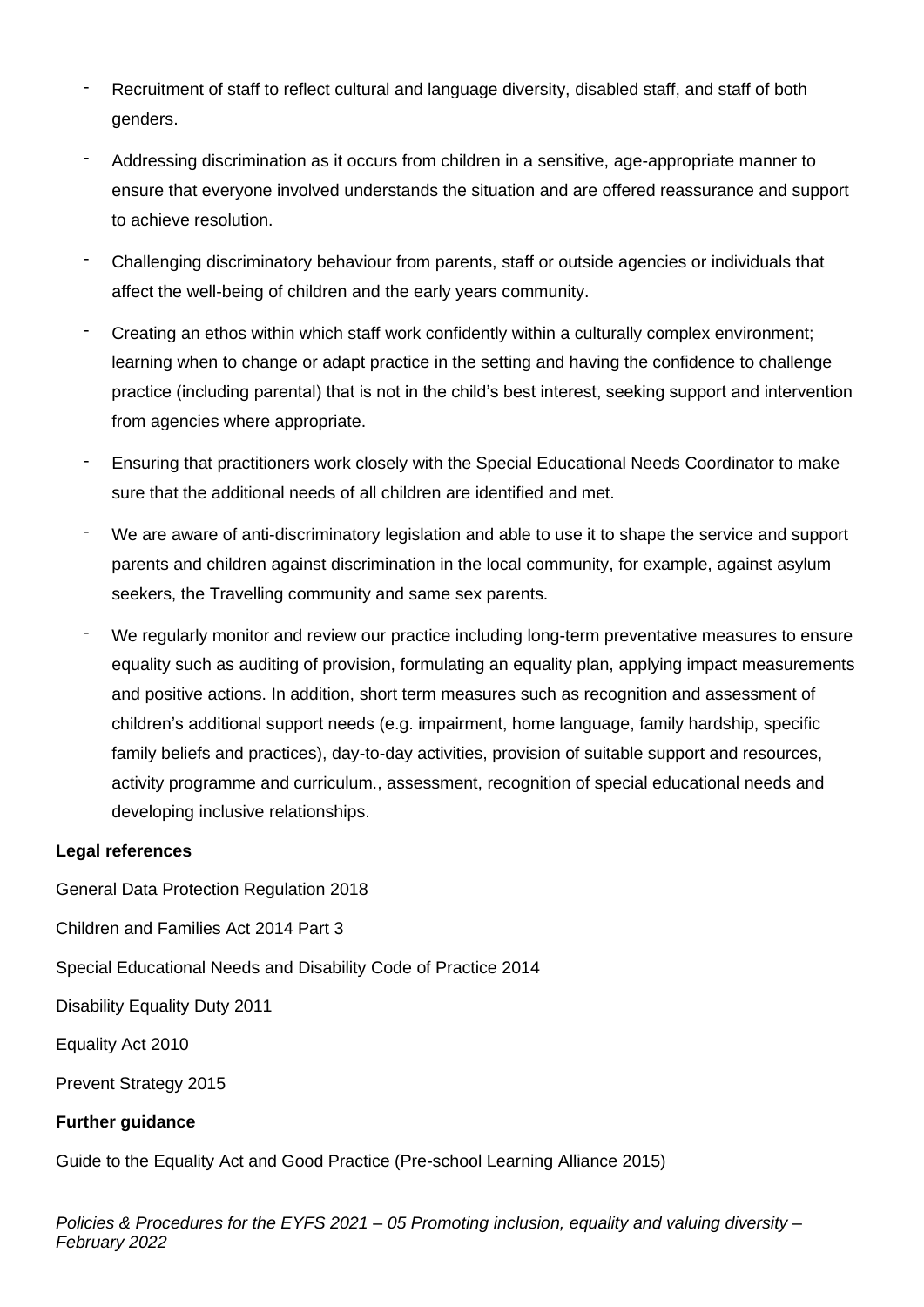

## **05 Equality procedures**

# **05.01 Promoting inclusion, equality and valuing diversity**

We actively promote inclusion, equality of opportunity and value diversity. All early years setting have legal obligations under the Equality Act 2010. Those in receipt of public funding also have public equality duties to eliminate discrimination, promote equality, foster good relations with individuals and groups with protected characteristics namely disability, race (ethnicity), religion and belief, sexual orientation, sex (gender), gender reassignment, age, pregnancy and maternity, marriage and civil partnership. Settings also have obligations under the Prevent Duty (2015) which highlights the need to foster equality and prevent children from being drawn into harm and radicalisation.

## **Promoting identity, positive self-concept and self-esteem for all children through treating each child as an individual and with equal concern, ensuring each child's developmental and emotional needs are recognised and met.**

- Promoting inclusive practice to ensure every child is welcomed and valued.
- Discussing aspects of family/child identity with parents when settling in a new child.
- Maintaining a positive non-judgemental attitude and use of language with children to talk about topics such as family composition/background, eye and skin colour, hair texture, sex, gender, physical attributes and languages spoken (including signing).
- Becoming knowledgeable about different cultures, and individual subjective perceptions of these and being able to reflect them imaginatively and creatively in the setting to create pride, interest and positive self-identity.
- Discussing similarities and differences positively without bias and judgement.
- Celebrating festivals, holy days and special days authentically through involving parents, staff or the wider community to provide a positive experience for all.
- Providing books with positive images of children and families from all backgrounds and abilities. Avoiding caricatures or cartoon-like depictions, and ensuring individual differences are portrayed with sensitive accuracy. The central characters in individual stories should provide a positive, broad representation of diversity e.g. disability, ethnicity, sex and gender, age and social backgrounds. Individual storylines should contain a range of situations which are easily identifiable by children such as those that include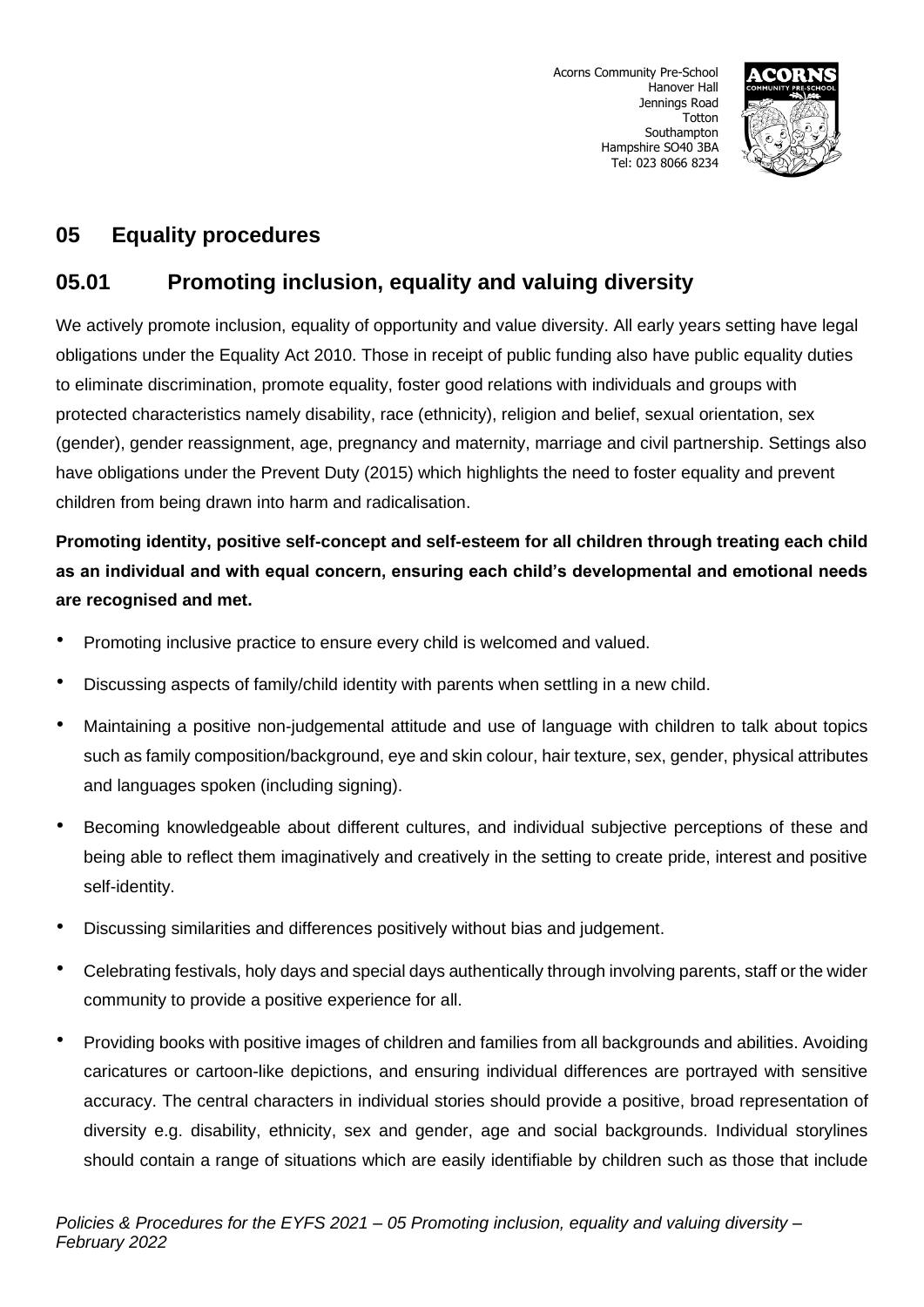disabled children/adults, different ethnic groups, mixed heritage families, gender diversity, single sex/same and different sex families, multi-generational households and cultural diversity.

- Providing visual materials, such as posters and pictures that provide non-stereotypical images of people, places and cultures and roles that are within children's range of experience. This includes photographs taken by staff of the local and wider community, of parents and families and local events.
- Using textiles, prints, sculptures or carvings from diverse cultures in displays.
- Providing artefacts from a range of cultures, particularly for use in all areas of the setting, not just in the home corner.
- Ensuring toys, learning materials and resources reflect diversity and provide relevant materials for exploring aspects of difference, such as skin tone paints and pens.
- Developing a range of activities through which children can explore aspects of their identity, explore similarities, differences and develop empathy including:
	- self-portraits, photograph albums and displays showing a range of families
	- books about 'me' or my family
	- persona doll stories which sympathetically and authentically represent diversity
	- food activities, such as tasting and cooking, creating real menu additions
	- activities about real celebrations such as new babies, weddings, cultural and religious events
	- use of textiles and secular artefacts in the room, and to handle and explore, that demonstrate valuing of the cultures from which they come
	- creating textiles such as tie dying, batik and creative use of textiles
	- provide mirrors at different heights for babies and other non-ambulant children
	- developing a music area with a variety of musical instruments for babies and children to use to create a range of music.
	- creating an art and mark making area with a variety of materials from other countries such as wood blocks for printing, Chinese calligraphy brushes etc.
	- home corner play which encourages all children to equally participate and provides domestic articles from diverse cultures
	- 'dressing up' materials which promote non-gendered roles and enable children to explore different gender identities/gender neutrality
	- providing dolls that sensitively and accurately portray difference such as disability and ethnicity
	- use of a variety of music to play to children of different genres and cultural styles with a variety of musical instruments for children to access
	- a language and literacy area with a variety of books, some with dual language texts and signs, involving parents in the translation where possible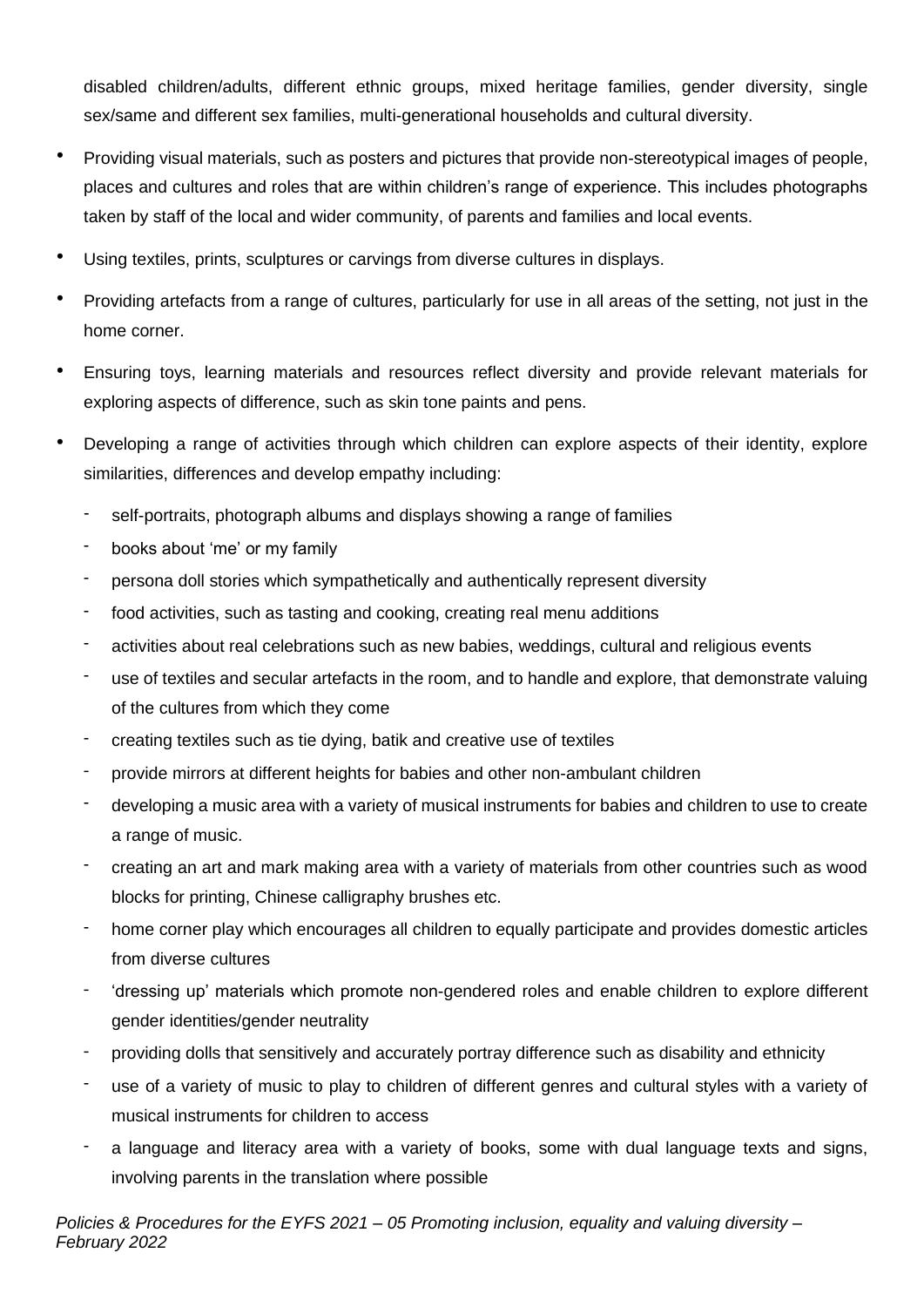- tapes with stories read in English and other languages
- examples of writing in other scripts from everyday sources such as papers and magazines, packaging etc. children's names written on cards in English as well as in their home language script where appropriate
- labels for children's paintings or other work are made with their name in English and home language script (parents can help with this)
- conversations with young children which explore unfamiliar objects and subjects to help foster an understanding of diversity and identity such as spectacles or hearing aids, religious and cultural practices
- Record keeping that refers to children's emerging bilingual skills or their use of sign language as achievements in positive terms.
- Record keeping that refers to children's differing abilities and identities in positive terms.
- Records that show the relevant involvement of all children, especially children with special educational needs and disabilities, those using English as an additional language and those who are 'more abled' in the planning of their care and education.

### **Fostering positive attitudes and challenging discrimination.**

- Young children are learning how to grow up in a diverse world and develop appropriate attitudes. This can be difficult, and they may make mistakes and pick up inappropriate attitudes or just get the 'wrong idea' that may underlie attitudes of 'pre-prejudice' towards specific individuals/groups. Where children make remarks or behave in a discriminatory or prejudice way or make inappropriate comments that arise from not knowing facts, staff should explain why these actions are not acceptable and provide appropriate information and intervention to reinforce children's understanding and learning.
- Where children make overtly prejudice or discriminatory remarks they are dealt with as above, and the issue is raised with the parents.
- When children wish to explore aspects of their identity such as ethnicity or gender, they should be listened to in an understanding and non-judgemental way.
- Parents are expected to abide by the policy for inclusion, diversity and equality and to support their child in the aims of the setting.

### **Implementing an equality strategy to foster a 'can do' approach**

- Every setting should have an equality strategy in place outlining their vision on equality alongside a timetabled list of actions summarising how they build equality into the provision and how this is monitored and evaluated.
- An equality check and access audit are completed to ensure that there are no barriers to inclusion of any child, families and visitors to the setting.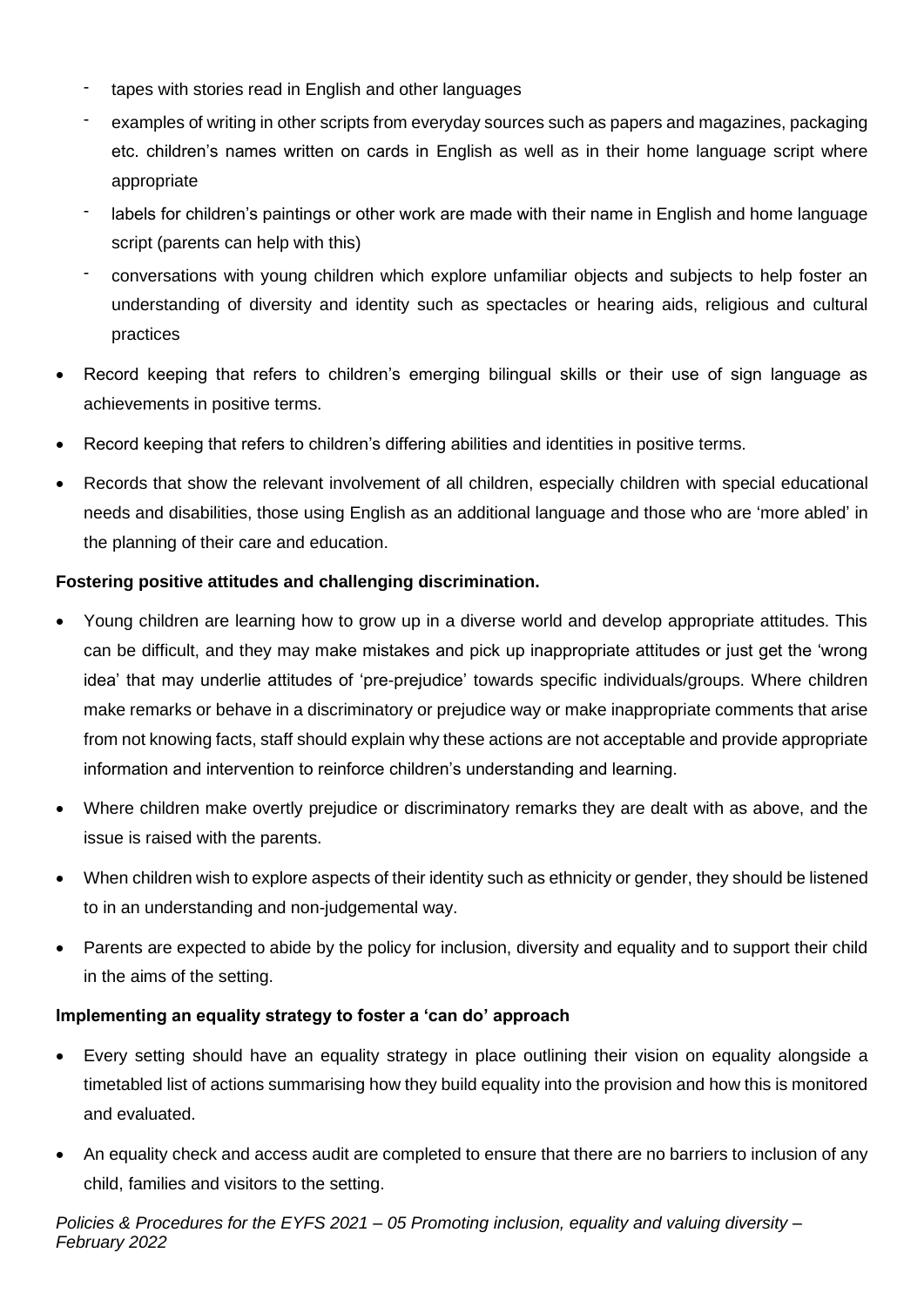• Early years settings in receipt of nursery education funding are covered by the public sector equality duty. These bodies must have regard of the need to eliminate discrimination, promote equality of opportunity, foster good relations between disabled and non-disabled persons, and publish information to show their compliance with the duty.

## **Promoting dynamic and balanced mixed gender, culturally, socially, and linguistically diverse staff teams who work constructively together in providing for diverse communities.**

- It is recognised that members of staff in diverse teams bring a range of views and opinions to the setting regarding a range of issues to do with the job. It is important that a range of views and perspectives are shared and respected in staff meetings and that decisions are made on which way of looking at the situation will result in the best outcomes for the child.
- Staff views are sought where these offer individuals, social and/or cultural insight, although staff should not be put in an uncomfortable position of being an 'expert' or 'ambassador'.
- Staff respect similarities and differences between each other and users such as ability, disability, religious and personal beliefs, sex, sexual orientation, gender reassignment etc. Staff do not discriminate or harass individuals on the grounds of these or encourage any other member of staff to do so; evidence of such will be dealt with by management immediately.
- Members of staff make the best use of different perspectives in the team to find solutions to difficult problems that arise in socially/culturally complex situations.
- Members of staff support each other to highlight similarities and respect differences.
- Members of staff of both sexes carry out all tasks according to their job description; there are no jobs that are designated men's or women's jobs.
- Staff are sensitive to the fact that male workers are under-represented in the early years workforce so may be more likely to experience inequality and discrimination.
- Staff should be aware that male workers may be more vulnerable to allegations. Therefore, work practices should be developed to minimise this. These practices are valuable for all staff.
- Where staff may feel threatened, or under attack, from discriminatory behaviour, staff and managers follow procedure **01.11 Threats and abuse towards staff and volunteers Policy.**
- There is an ethos wherein staff, parents and children are free to express themselves and speak their own languages in ways that enhance the culture of the setting.

## **Ensuring that barriers to equality and inclusion are identified and removed or minimised wherever possible.**

• Barriers may include: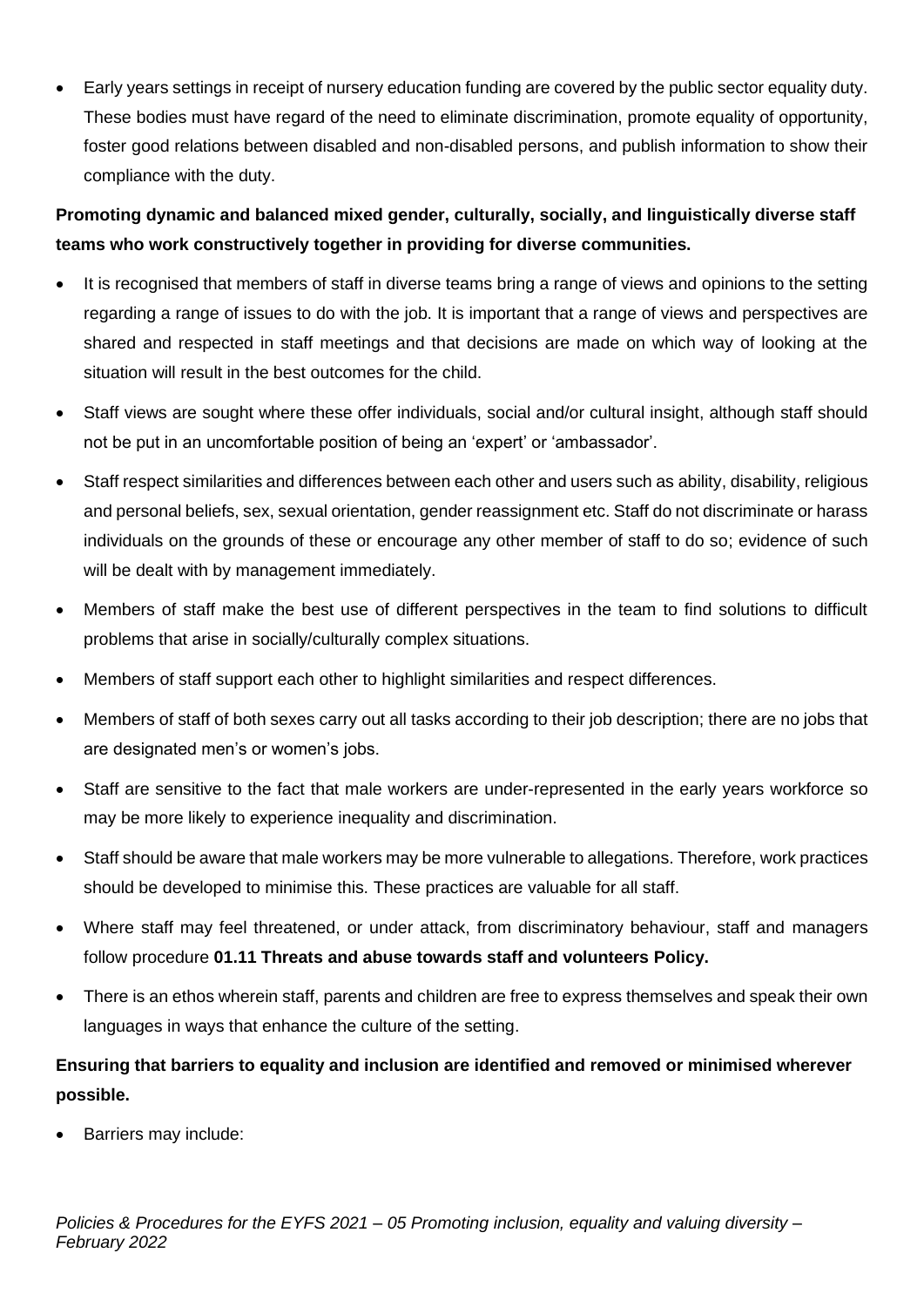- lack of understanding where the language spoken at the setting is not that which is spoken at a child's home
- perceived barriers affordability where parents are not aware of financial support available or assume that a service is not available to them. Perceived barriers may also be physical barriers for those children or parents with a disability or additional needs where they assume, they will not be able to access the service
- physical barriers where there are environmental features which stop a disabled child or disabled parent accessing the setting such as stairs
- negative attitudes stereotypes and prejudices or commitment by staff and managers to the time and energy required to identify and remove barriers to accessibility
- unconscious and conscious bias of staff towards some families such as those from other backgrounds, disabled parents, same sex parents and families with specific religious beliefs
- gendered views of staff which limit children's aspirations and choices
- misconceptions such as disabled children should not attend settings during a pandemic due to heightened risk
- lack of effective Information Communication Technology (ICT) in the homes of families who are vulnerable or at risk and therefore unable to keep in close contact with the childcare provider
- Staff are aware of the different barriers to inclusion and equality and consider the wider implications for children and their families.

### **Supporting children to become considerate adults**

• Children's social and emotional development is shaped by early experiences and relationships and incorporates elements of equality and British and Universal values. The EYFS supports children's earliest skills in an age appropriate way to become social citizens, namely listen and attend to instructions; know the difference between right and wrong; recognise similarities and differences between themselves and others; make and maintain friendships; develop empathy and consideration of other people; take turns in play and conversation; risk taking behaviours, rules and boundaries; not to hurt/upset other people with words and actions; consequences of hurtful/discriminatory behaviour and regulating behaviour.

#### **British values**

The fundamental British values of democracy, rule of law, individual liberty, mutual respect and tolerance for those with different faiths and beliefs are already implicitly embedded in the Early Years Foundation Stage and are further clarified here based on *Fundamental British values in the Early Years* [\(https://foundationyears.org.uk/wp-content/uploads/2017/08/Fundamental-British-Values-in-the-Early-](https://foundationyears.org.uk/wp-content/uploads/2017/08/Fundamental-British-Values-in-the-Early-Years-2017.pdf)[Years-2017.pdf\)](https://foundationyears.org.uk/wp-content/uploads/2017/08/Fundamental-British-Values-in-the-Early-Years-2017.pdf)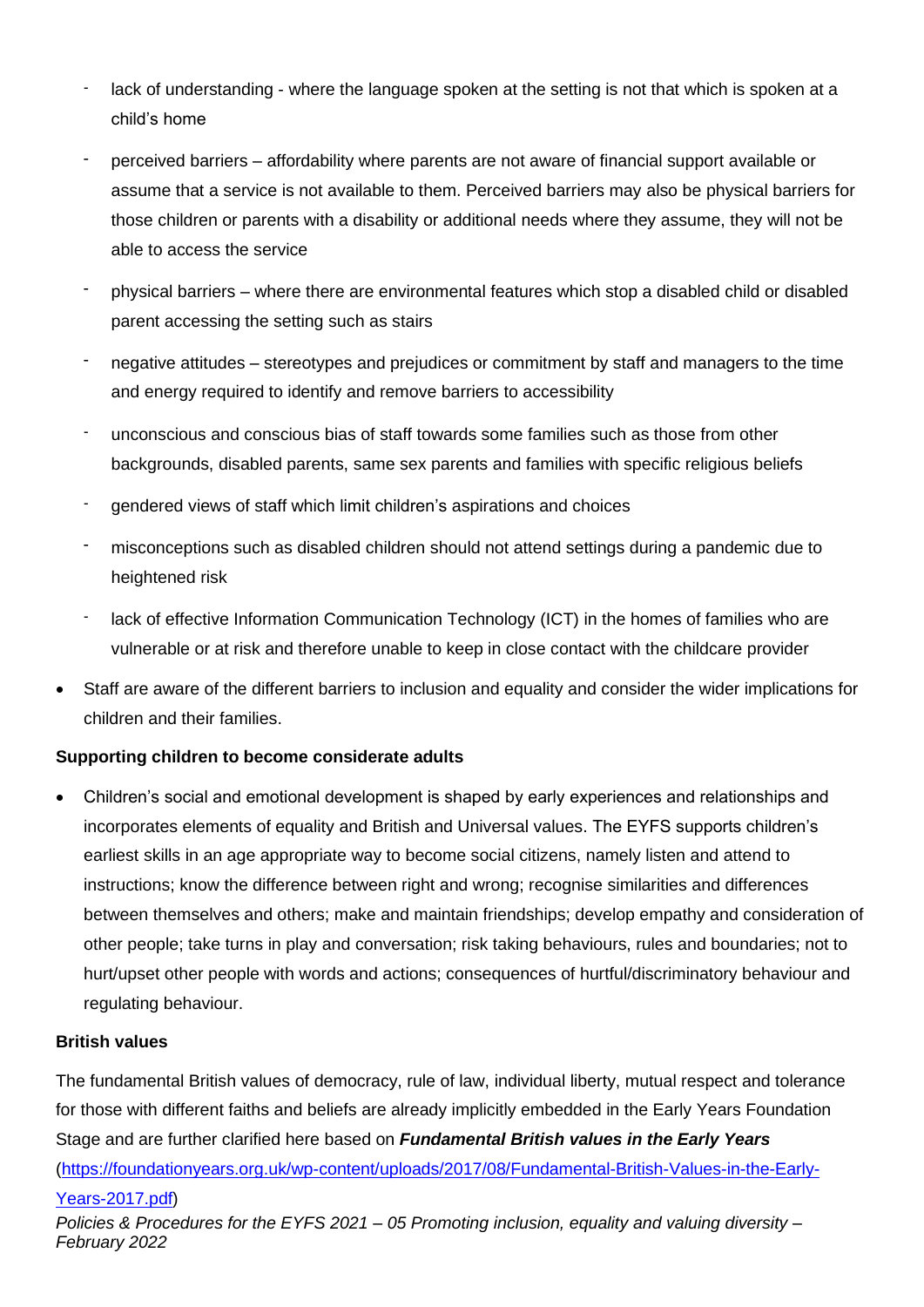#### *Democracy*: making decisions together

- For self-confidence and self-awareness Personal, Social and Emotional Development (PSED), practitioners encourage children to see the bigger picture, children know their views count, value each other's views and values and talk about feelings e.g. when they do or do not need help.
- Supporting the decisions children make and providing activities that involve turn-taking, sharing and collaboration. Children are given opportunities to develop enquiring minds, where questions are valued and prejudice attitudes less likely.

### *Rule of law***:** understanding rules matter (PSED)

- Practitioners ensure children understand their and others' behaviour and consequence.
- Practitioners collaborate with children to create rules and codes of behaviour, e.g. rules about tidying up and ensure all children understand that rules apply to everyone.

### *Individual liberty***:** freedom for all (PSED & Understanding the World (UW)

• Children should develop a positive sense of themselves. Staff provide opportunities for children to develop their self-knowledge, self-esteem and increase their confidence in their own abilities, for example through allowing children to take risks on an obstacle course, mixing colours, exploring facets of their own identity, talking about their experiences and learning. Practitioners encourage a range of experiences, allow children to explore the language of feelings and responsibility, reflect on differences and understand we are free to have different opinions, for example in a small group discuss what they feel about transferring into Reception Class.

*Mutual respect and tolerance*: treat others as you want to be treated (PSED & UW)

- Staff create an ethos of inclusivity and tolerance where views, faiths, cultures and races are valued and children are engaged with the wider community.
- Children should acquire tolerance, appreciation and respect for their own and other cultures; know about similarities and differences between themselves, others and among families, faiths, communities, cultures and traditions.
- Staff encourage and explain the importance of tolerant behaviours such as sharing and respecting other's opinions.
- Staff promote diverse attitudes and challenge stereotypes, for example, sharing stories that reflect and value the diversity of children's experiences and providing resources and activities that challenge gender, cultural/racial stereotyping.

It is not acceptable to:

- actively promote intolerance of other faiths, cultures and races
- *Policies & Procedures for the EYFS 2021 – 05 Promoting inclusion, equality and valuing diversity – February 2022* • fail to challenge gender stereotypes and routinely segregate girls and boys